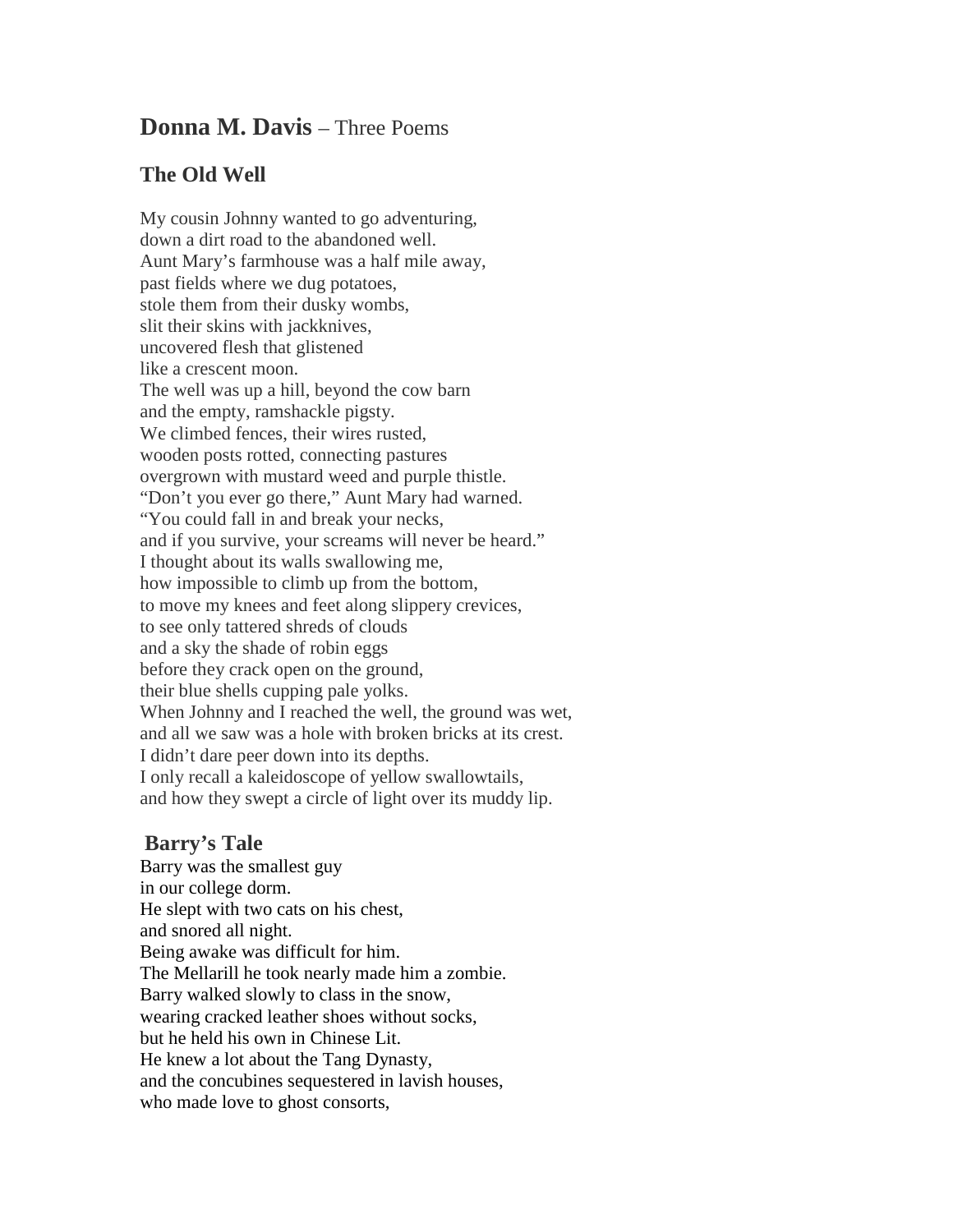their masters absent for months. They were schooled in the art of seduction, the way to paint eyebrows that seemed to float like blackbirds over white-powdered eyelids, the way to wrap a sash around hips and pluck the strings of a pear-shaped lute. At night, Barry wore a silk dragon robe, instead of cotton pajamas. He would wander through our suite pretending he was a crane, stand on one leg, sometimes for hours, while he read stories to himself about the exquisite Empress Wu Zetian. Then one day he was gone. We learned he'd stopped taking the meds and was hospitalized in a locked ward. A few of us, who gave a damn, visited him. He was on some new pill, pacing back and forth in his room, talking faster than usual, but lucid enough to ask me what I feared the most. I told him how I dreaded being alone and losing everything I had. That's when he wrapped himself in his silk dragon robe and wagged a finger at me, reading scribbled words off a sheet of lined paper: "You can't hold on to things. The earth revolves, and they fall away. A courtesan stares out windows across secluded gardens, but the wayward lover never returns."

## **Dark Road**

I've often wondered where a dark road leads, when crazed tree limbs cast shapes against the racing moon, and drivers speed to chase stars around the next turn. The road is always there, linking one place to another,